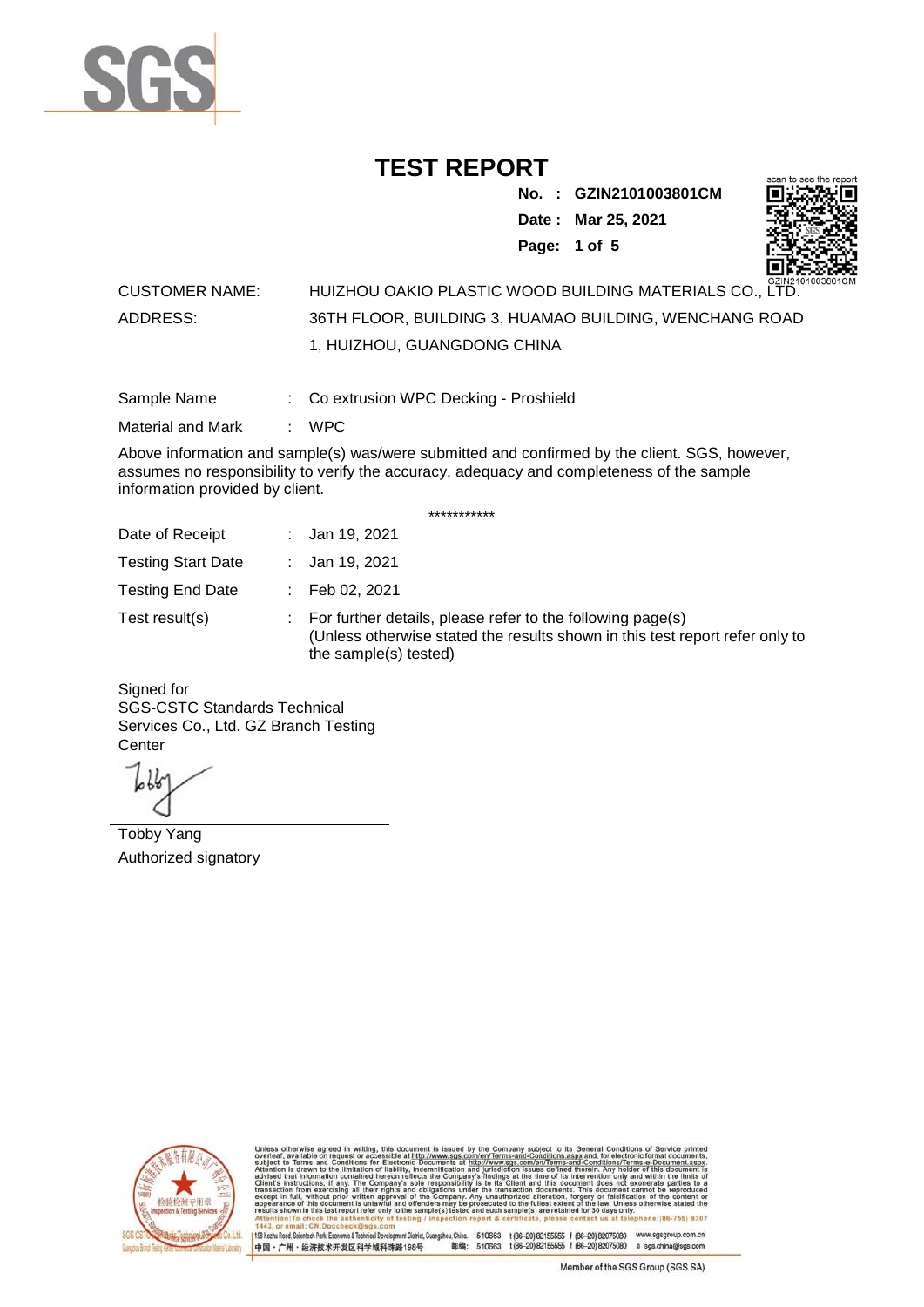

**No. : GZIN2101003801CM Date : Mar 25, 2021 Page: 2 of 5** 

Summary of Results:

| No. | Test Item                | Test Method                                      | Result     | Conclusion |
|-----|--------------------------|--------------------------------------------------|------------|------------|
|     | Single Flame Source Test | EN 15534-1:2014 Section<br>9.6.1 & EN ISO 11925- | See result | Pass       |
|     |                          | 2:2020                                           |            |            |

Note: Pass : Meet the requirements;

Fail : Does not meet the requirements;

/ : Not Apply to the judgment.

Original Sample Photo:





Conditions/Terms-e-Docu<br>rein. Any holder of this o 8307 198 Kezhu Road, Scientech Park, Economic & Technical Develop 中国·广州·经济技术开发区科学城科珠路198号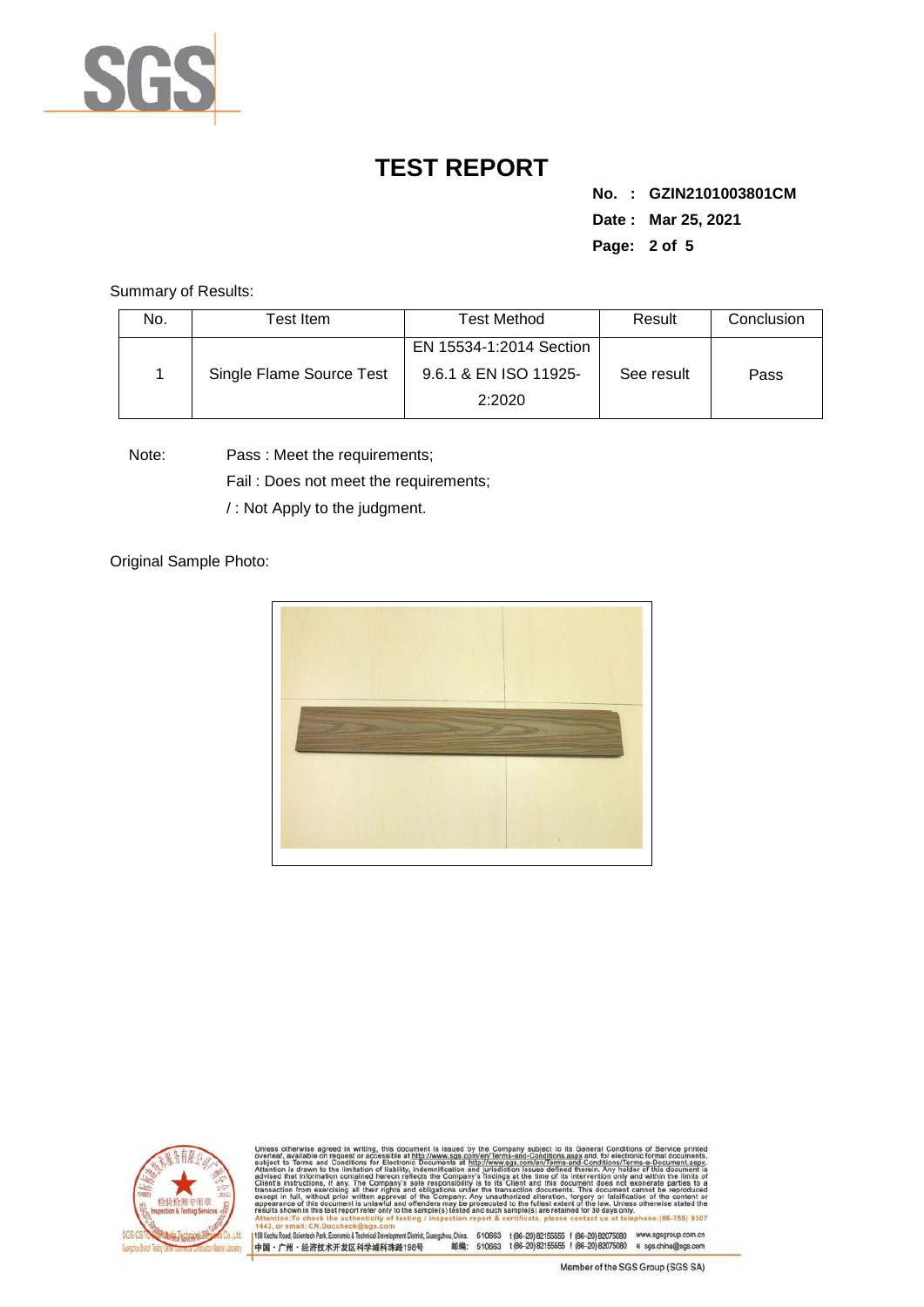

**No. : GZIN2101003801CM Date : Mar 25, 2021 Page: 3 of 5** 

Test item: Ignitability of Building Products

Sample Description: Panel

Test Method: EN 15534-1:2014 Section 9.6.1 & EN ISO 11925-2:2020

Test condition:

Specimen: 250mm × 90mm × 20.6mm

Flame application time: 15s

#### Test result:

| Exposure     | Edge exposure        |                |                      | Surface exposure |                      |            |
|--------------|----------------------|----------------|----------------------|------------------|----------------------|------------|
| conditions   |                      |                |                      |                  |                      |            |
| Specimen     | $\mathbf{1}$         | $\overline{2}$ | 3                    | $\mathbf{1}$     | $\overline{2}$       | 3          |
| No.          |                      |                |                      |                  |                      |            |
| Whether      |                      |                |                      |                  |                      |            |
| ignition     | Yes                  | Yes            | Yes                  | No               | No                   | No         |
| occurs       |                      |                |                      |                  |                      |            |
| Whether the  |                      | No             | No                   | No               | No                   | No         |
| flame tip    |                      |                |                      |                  |                      |            |
| reaches 150  | No                   |                |                      |                  |                      |            |
| mm above     |                      |                |                      |                  |                      |            |
| the flame    |                      |                |                      |                  |                      |            |
| application  |                      |                |                      |                  |                      |            |
| point        |                      |                |                      |                  |                      |            |
| The time     | $\sqrt{\phantom{a}}$ |                | $\sqrt{\phantom{a}}$ |                  | $\sqrt{\phantom{a}}$ | $\sqrt{2}$ |
| when flame   |                      |                |                      |                  |                      |            |
| tip reaches  |                      |                |                      |                  |                      |            |
| 150 mm, s    |                      |                |                      |                  |                      |            |
| Whether      | <b>No</b>            | No             | No                   | No               | No                   | No         |
| ignition of  |                      |                |                      |                  |                      |            |
| the filter   |                      |                |                      |                  |                      |            |
| paper occurs |                      |                |                      |                  |                      |            |

Note: Test specimens were cut from the sample.



issued by the state of the state of the state of the fication and s-and-Conditions/Terms-e-Docun<br>ed therein. Any holder of this do only<br>not 830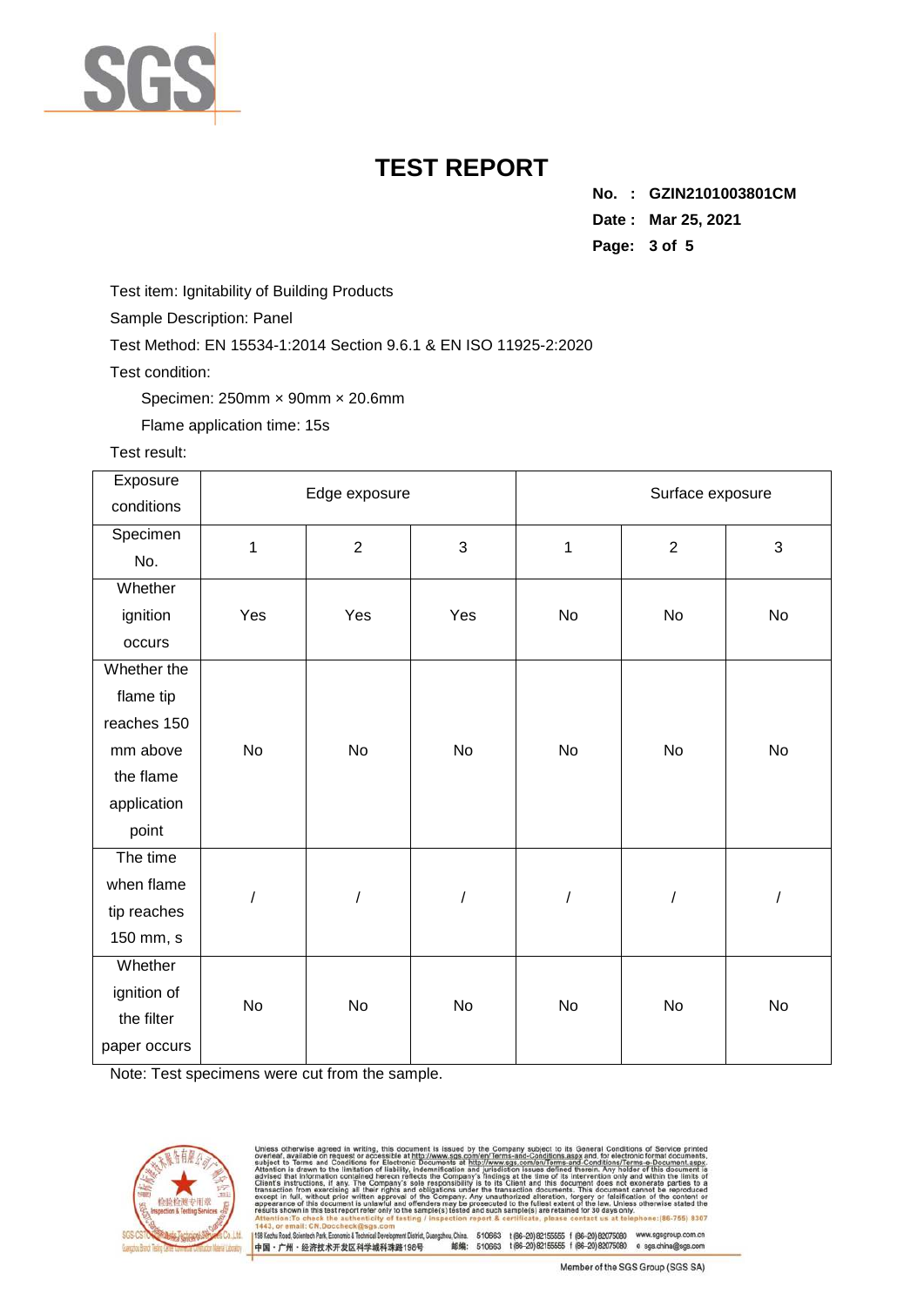

**No. : GZIN2101003801CM Date : Mar 25, 2021 Page: 4 of 5** 

Statement: The test results relate to the behaviour of the test specimens of a product under the particular conditions of the test; they are not intended to be the sole criterion for assessing the potential fire hazard of the product in use.

Test Photo:





Conditions/Terms-e-D<br>rein. Any holder of th angzhou, China. 510663 1 (86-20) 82155555 1 (86-20) 82075080 www.sgsgroup.com.cn<br>邮编: 510663 1 (86-20) 82155555 1 (86-20) 82075080 e sgs.china@sgs.com 198 Kezhu Road, Scientech Park, Economic & Technical Devel ent District, G 中国·广州·经济技术开发区科学城科珠路198号